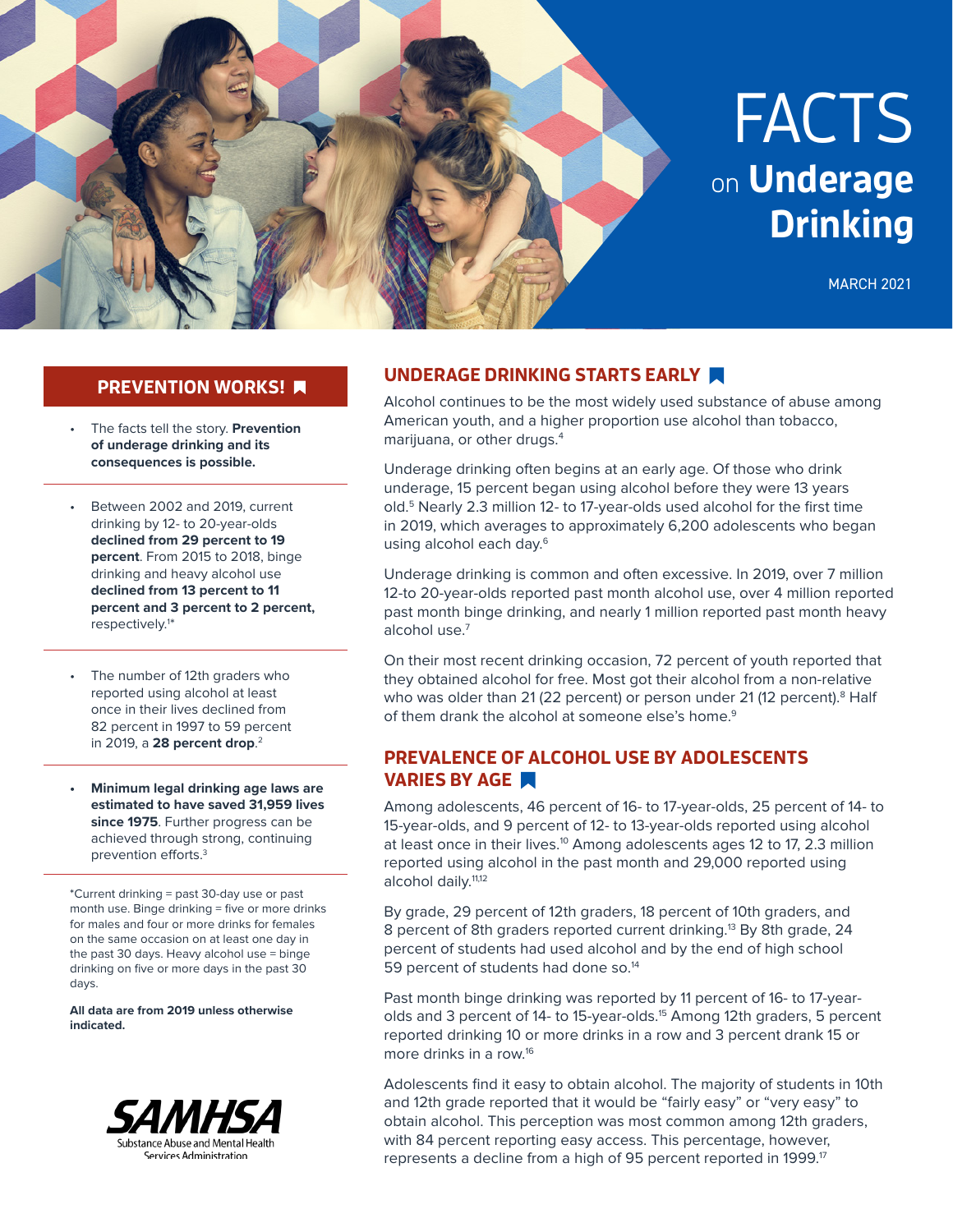## **690,000 YOUNG ADULTS USE ALCOHOL EVERY DAY**

Among young adults ages 18 to 20, 36 percent reported drinking each month, 23 percent reported binge drinking, and 5 percent reported engaging in heavy drinking.<sup>18</sup> Each year since 2002, more than half of those ages 18 to 25 reported past month alcohol use.19 Approximately 690,000 young adults in this age group reported using alcohol daily.20

## **GENDER TRENDS IN UNDERAGE DRINKING REVERSE**

From 2002 to 2013, rates of current drinking by underage males exceeded that of underage females, but that trend reversed over time. From 2014 to 2017, underage females began drinking at rates similar to underage males. By 2019, of individuals who reported drinking in the last 30 days, rates of drinking by underage females exceeded that of underage males. During that 30-day period, 20 percent of underage females reported drinking compared to 17 percent of underage males.<sup>21</sup> Similarly, 10 percent of 12- to 17-year-old females were current alcohol users, compared to 9 percent of males that age.<sup>22</sup> In 8th grade, 8 percent of females reported using alcohol each month, compared to 7 percent of males.<sup>23</sup>

Past month rates of binge drinking among females now exceeds that of males, 12 percent compared to 10 percent. Rates of heavy drinking by underage males and females have converged at 2 percent.<sup>24</sup>

# **UNDERAGE DRINKING HIGHEST AMONG WHITE YOUTH**

Underage Blacks/African Americans and Asians reported low rates of alcohol use at 12 percent for both groups. White underage youth continued to report the highest rates of alcohol use at 22 percent. Among other groups, 17 percent of Hispanics or Latinos and 15 percent of American Indians or Alaska Natives reported current use.25

Rates of underage binge drinking reflect a similar pattern, with underage African Americans reporting the lowest rates of binge drinking at 6 percent, and whites reporting the highest rates at 14 percent. Among other groups, 12 percent of American Indians or Alaska Natives, 9 percent of Hispanics or Latinos, and 7 percent of Asians reported binge drinking.<sup>26</sup>

# **SERIOUS CONSEQUENCES**

Underage drinking contributes to a wide range of costly health and social problems, including suicide, death from motor vehicle crashes, interpersonal violence (such as homicides, assaults, and rapes), unintentional injuries (such as burns, falls, and drownings), brain impairment, alcohol dependence, risky sexual activity, academic problems, and alcohol and drug poisoning.<sup>27</sup>

In 2017, 17 percent of high school students reported riding in a car driven by someone who had been drinking.<sup>28</sup> In the same year, 1,844 young drivers ages 15-20 years were killed. Of those, 440 of the young drivers had alcohol in their systems, and 362 had a blood alcohol content above the legal limit for those legally allowed to drink alcohol.<sup>29</sup>





**of 60 years.30**